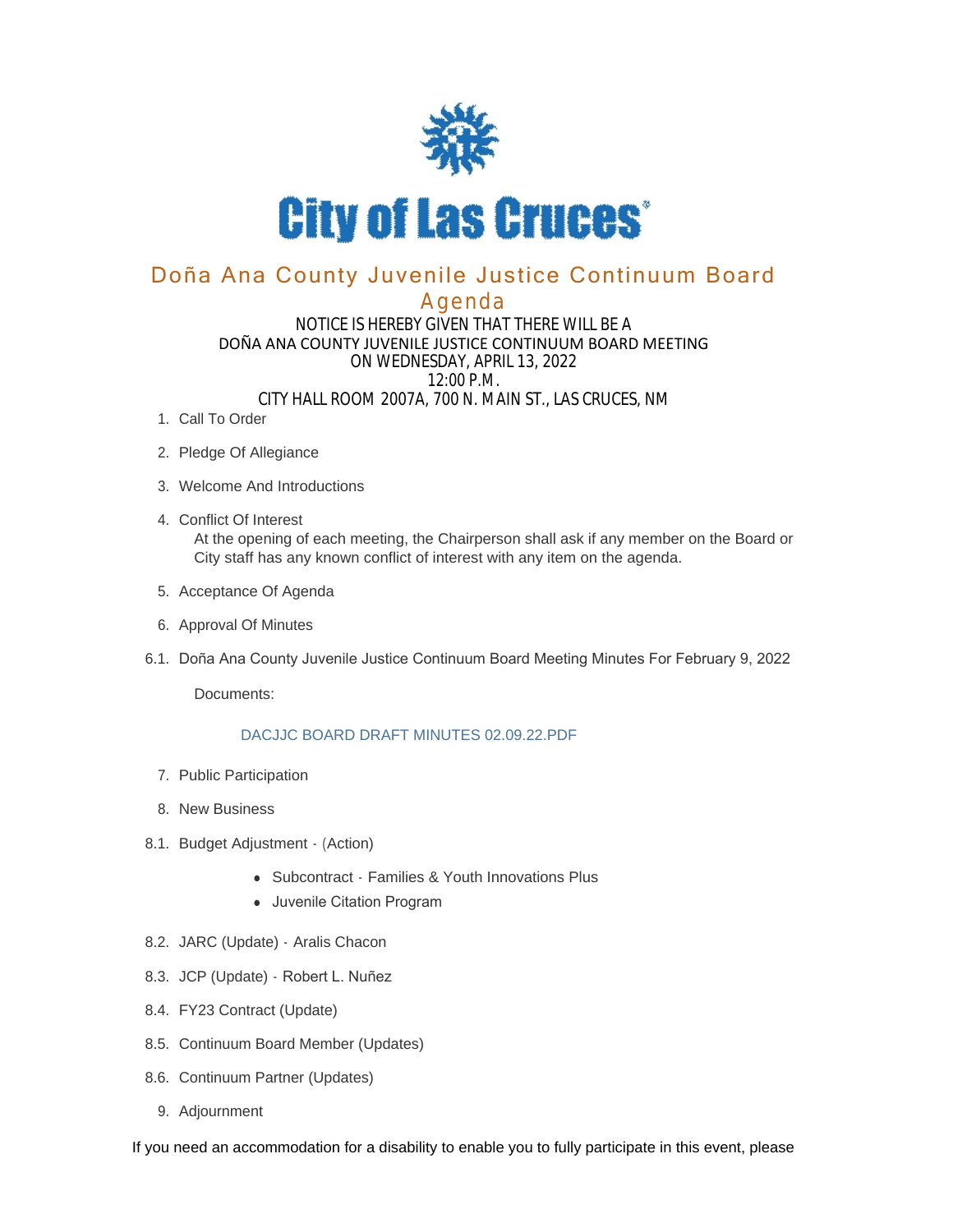contact us 72 hours before the event at 541-2550.

The City of Las Cruces does not discriminate on the basis of race, color, national origin, sex, sexual orientation, gender identity, religion, age or disability in employment or the provision of services.

Date Posted: April 08, 2022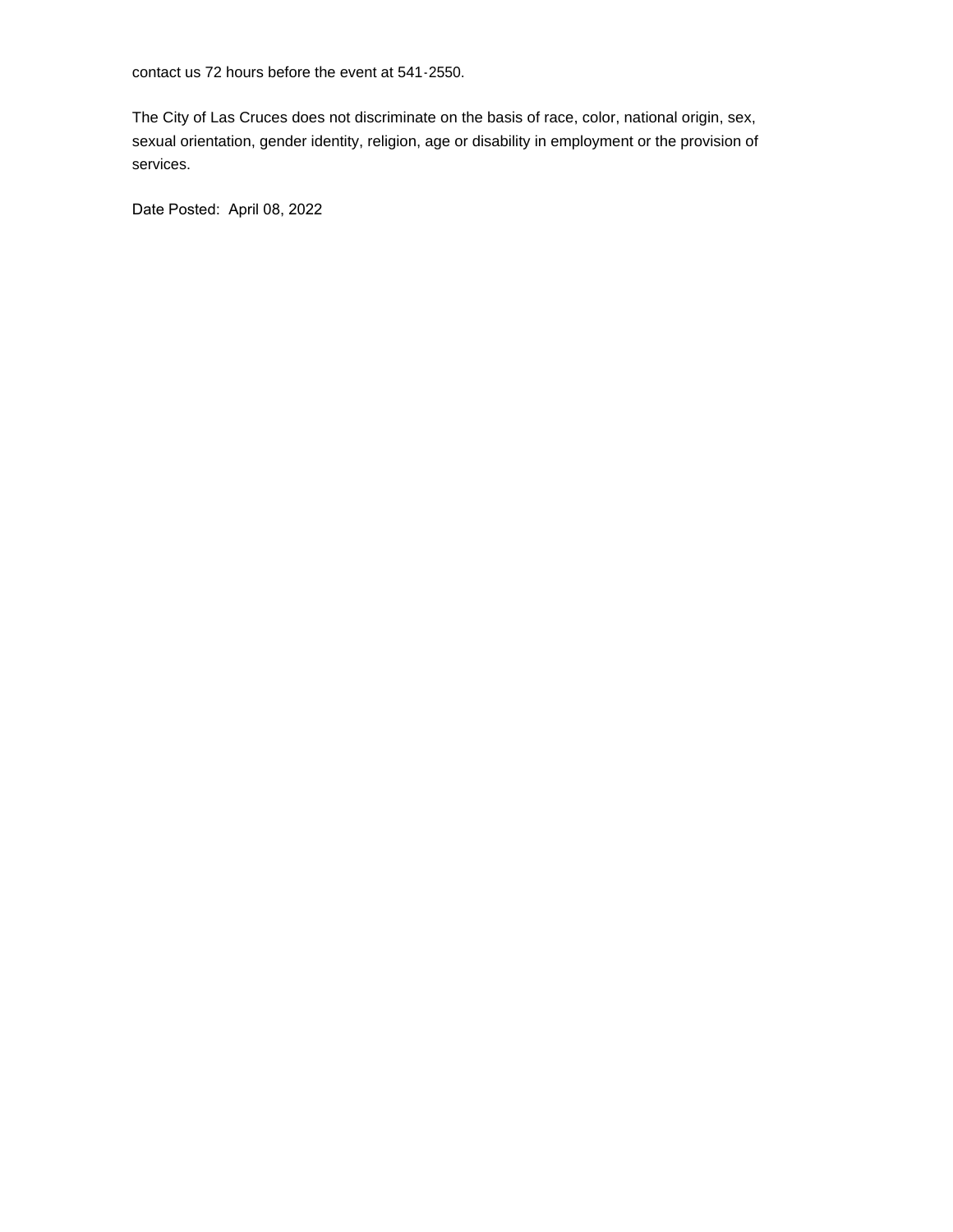## **DRAFT DOÑA ANA COUNTY JUVENILE JUSTICE CONTINUUM BOARD February 09, 2022**

 Following are the summary minutes from the Doña Ana County Juvenile Justice 2 Continuum Board meeting held on Wednesday, February 09, 2022, at 12:00 p.m., La<br>3 Vida Project, 118 S. Main St., Las Cruces, NM Vida Project, 118 S. Main St., Las Cruces, NM 

| 4<br>5<br>6<br>$\tau$<br>$8\,$<br>9<br>10<br>11<br>12<br>13<br>14 | <b>MEMBERS PRESENT:</b>                                                                         | Honorable Samantha Madrid, Chair (DAC Division I)<br>Brian Kavanaugh (Families & Youth, Inc.)<br>Amy Himelright (Proxy, LCPS)<br>Dominique Gomez (Proxy, Mesilla Valley Hospital)<br>Tessa Abeyta-Stuve (Proxy, CLC Mayor's Office)<br>Sylvia Herrera (Drug Court 3 <sup>rd</sup> Judicial District Court)<br>Brandon Morales (Proxy, CYFD-JJS)<br>Robert Nuñez, (City of Las Cruces)<br>Rory Rank (Retiree)<br>Marianne Hernandez (CYFD-PS) |
|-------------------------------------------------------------------|-------------------------------------------------------------------------------------------------|----------------------------------------------------------------------------------------------------------------------------------------------------------------------------------------------------------------------------------------------------------------------------------------------------------------------------------------------------------------------------------------------------------------------------------------------|
| 15<br>16<br>17<br>18<br>19<br>20<br>21<br>22                      | <b>ABSENT:</b>                                                                                  | Chief Miguel Dominguez (LCPD)<br>Susana Chaparro (DAC Board of Commissioners)<br>Lindsay McDonnel-Benatar (Public Defenders Depart)<br><b>Bill Rothengass (Retiree)</b><br>Chief Vanessa Ordoñez (Anthony NM Police)<br>Steve Nance (Doña Ana Community College                                                                                                                                                                              |
| 23<br>24<br>25<br>26<br>27<br>28<br>29                            | <b>OTHERS PRESENT:</b>                                                                          | Matthew "Mateo" Ortega (Proxy, Families & Youth, Inc.)<br>Aralis Chacon (FYI)<br>Manuel Arellano (L.C.S.C.A.)<br>Diego Vallejo (FYI)<br>Alyssa Fierro (FYI)<br>Jolene Martinez (FYI)                                                                                                                                                                                                                                                         |
| 30<br>31<br>32<br>33                                              | <b>STAFF PRESENT:</b>                                                                           | Sofia Hughes (Case Manager/Youth Services)<br>Martha Moreno (Recording Secretary)<br>Thomas Edmonds (JCP)                                                                                                                                                                                                                                                                                                                                    |
| 34<br>35<br>36<br>37                                              | 1. CALL TO ORDER<br>meeting as having a legal quorum.                                           | The meeting was called to order at 12:07 p.m. by Ms. Madrid and recognized the                                                                                                                                                                                                                                                                                                                                                               |
| 38<br>39                                                          | 2. PLEDGE OF ALLEGIANCE                                                                         |                                                                                                                                                                                                                                                                                                                                                                                                                                              |
| 40<br>41<br>42                                                    | <b>WELCOME AND INTRODUCTIONS</b><br>3.<br>Board members, staff and guest introduced themselves. |                                                                                                                                                                                                                                                                                                                                                                                                                                              |
| 43<br>44                                                          | 4. CONFLICT OF INTEREST<br>No conflict of interest                                              |                                                                                                                                                                                                                                                                                                                                                                                                                                              |
| 45<br>46                                                          | 5. APPROVAL OF AGENDA                                                                           |                                                                                                                                                                                                                                                                                                                                                                                                                                              |
|                                                                   |                                                                                                 |                                                                                                                                                                                                                                                                                                                                                                                                                                              |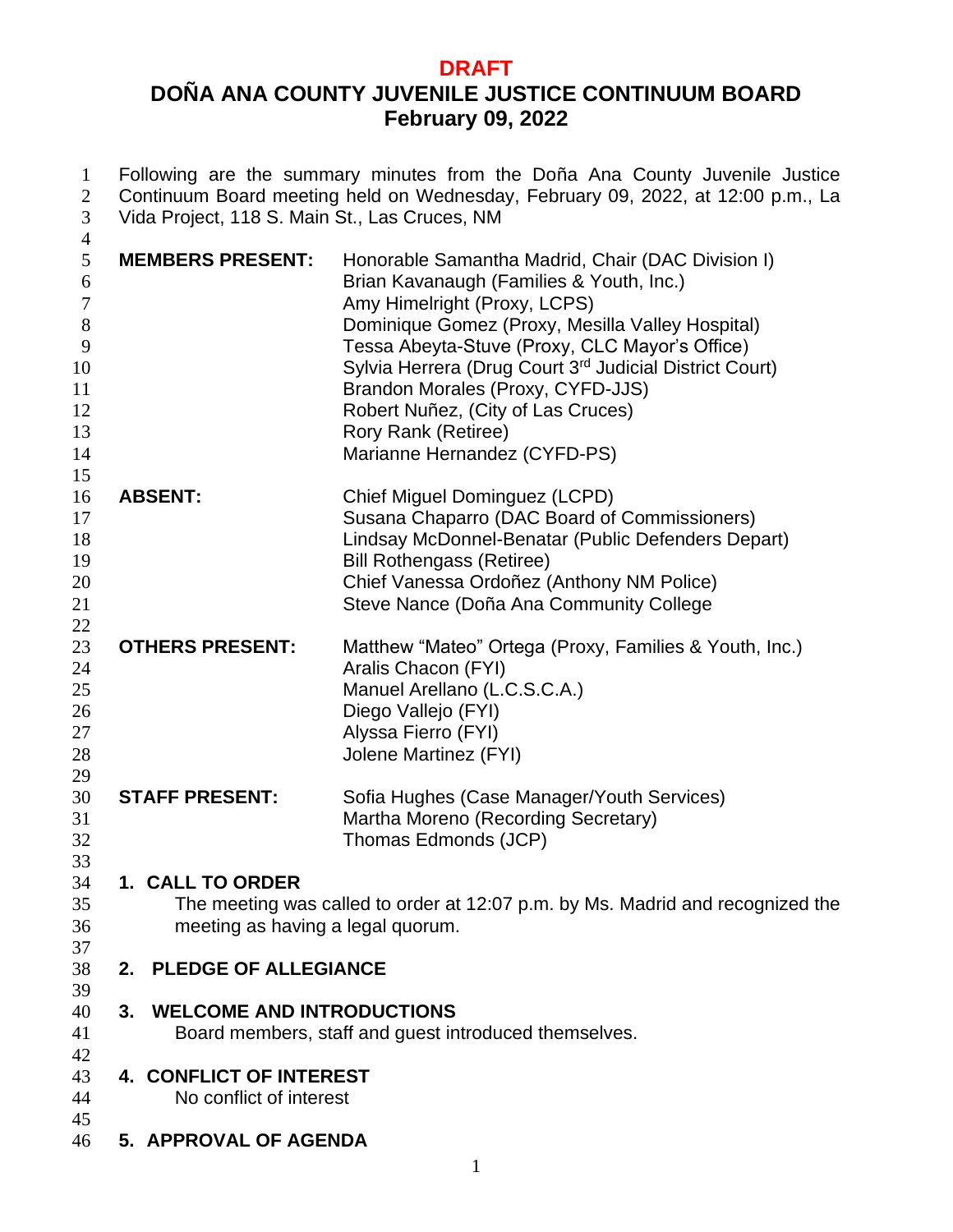Ms. Abeyta-Stuve moved to approve agenda as presented, seconded by Ms. Hernandez. Motion carried unanimously.

### **6. APPROVAL OF MINUTES**

 6.1. Doña Ana County Juvenile Justice Continuum Board Meeting Minutes for December 15, 2021

 Mr. Kavanaugh stated he has a correction, on page 2, line 45, strike out "not necessary the existing but" and add "and" after the word funds.

 Mr. Nuñez moved to approve minutes for 12/15/21 as corrected, seconded by Ms. Abeyta-Stuve. Motion carried unanimously.

### **7. PUBLIC PARTICIPATION**

- 18 Mr. Rank said New Mexico Ranks 49<sup>th</sup> in Child Well-Being. Look at publication "America's Children: Key National Indicators of Well-Being, 2021".
- Mr. Rank said there's a bill before the state legislation that talks about CYFD getting funds for children in our county. I believe there should be language from our contractors; FYI, JARC, etc. that we have programs in place, talk to your legislators. Hate to see that all the funding goes to CYFD.
- **8. NEW BUSINESS**
- 8.1. Continuum Board Membership Recruitment (Action) Manuel Arellano
- Mr. Rank shared a mission statement that was submitted by Mr. Arellano. He's involved with the game CHESS. Great way in engaging youth; what is their next move, strategize, think through problems, etc.
- Mr. Arellano said he founded the Las Cruces Scholastic Chess Association over 8 years ago. It is free of charge and based on education. Averaging 20 students per class. Provide two (2) tournaments per year; it's a fun environment, it's beginners against beginners.
- Mr. Nuñez moved to approve Mr. Manuel Arellano as Board Member, seconded by Mr. Rank. Motion carried unanimously.
- 8.2. Continuum Youth Board Membership Recruitment (Action) Alyssa Fierro and Diego Vallejo
- Alyssa Fierro said I was placed in the system at a young age, my main thing in life is to help others, give my opinion, my voice, and choices, at my job. Make changes in positive ways.
- Ms. Abeyta-Stuve moved to approve Alyssa Fierro as Youth Board Member, seconded by Ms. Gomez. Motion carried unanimously.
-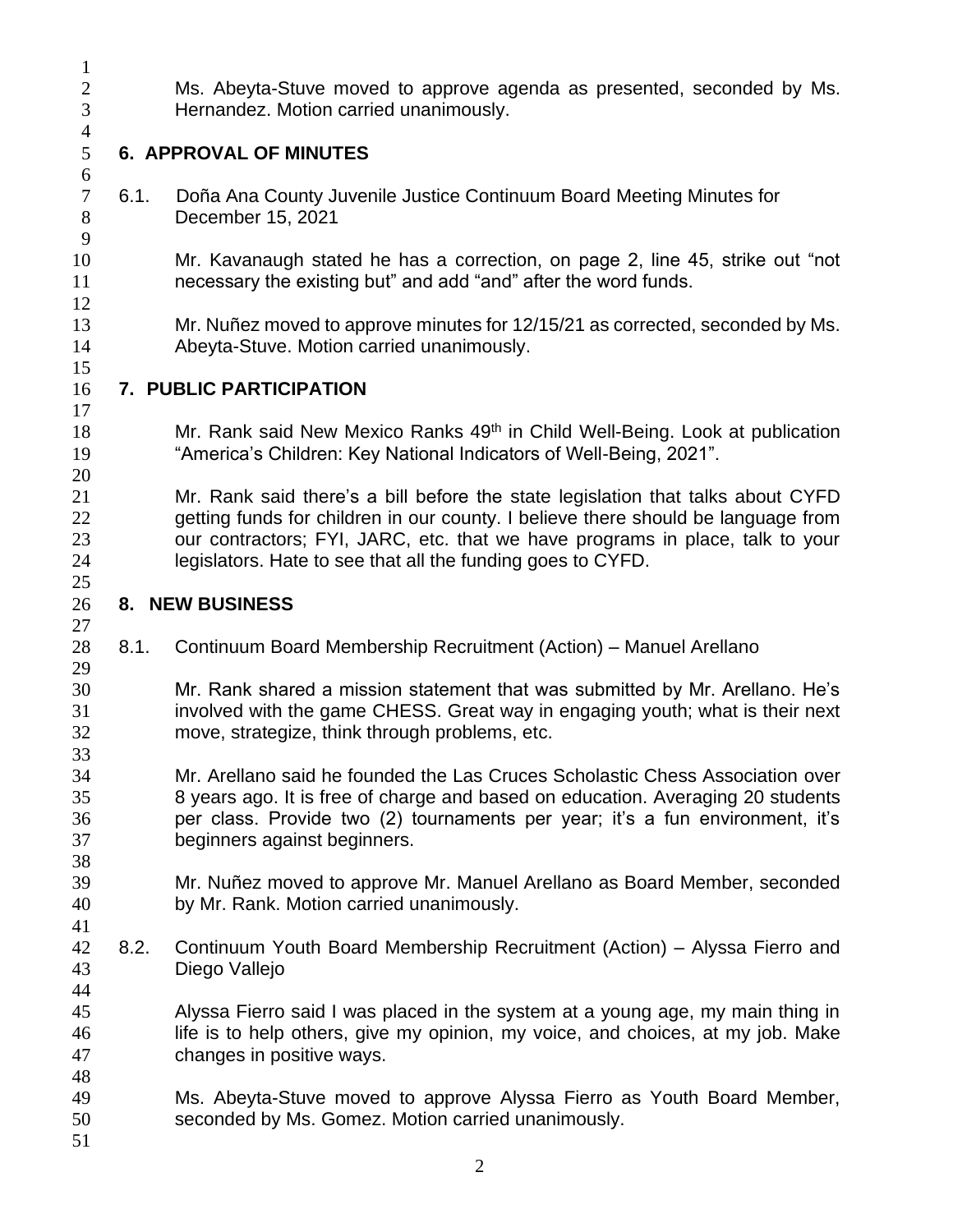| $\mathbf{1}$<br>$\boldsymbol{2}$<br>3<br>$\overline{4}$<br>5 |      | Diego Vallejo said he was born in Deming, raised in Las Cruces. I have been a<br>product of the system at the age of 6 years old, skipping school, etc. In and out of<br>trouble. Being here today is a huge honor and milestone being in the presence of<br>a judge, and not for sentencing. My presence will benefit the youth.                                                                                                                                                                                                                                                                      |
|--------------------------------------------------------------|------|--------------------------------------------------------------------------------------------------------------------------------------------------------------------------------------------------------------------------------------------------------------------------------------------------------------------------------------------------------------------------------------------------------------------------------------------------------------------------------------------------------------------------------------------------------------------------------------------------------|
| 6<br>$\boldsymbol{7}$<br>$8\,$                               |      | Mr. Rank moved to approve Diego Vallejo as Youth Board Member, seconded by<br>Ms. Abeyta-Stuve. Motion carried unanimously.                                                                                                                                                                                                                                                                                                                                                                                                                                                                            |
| $\mathbf{9}$<br>10                                           | 8.3. | JARC (Update) - Aralis Chacon                                                                                                                                                                                                                                                                                                                                                                                                                                                                                                                                                                          |
| 11<br>12<br>13<br>14<br>15<br>16<br>17<br>18<br>19           |      | Ms. Chacon said we are focusing on youth voice and choice. Changes to our<br>program; we have increased our life skills classes, added; culinary class, voice<br>counsel, etc., we will be adding a girl circle soon, so when the youth come in, they<br>can choose what class they want to attend. We have seen an increase in services<br>we are providing to them. The youth are more in engage because they can choose<br>what they are interested in. We are also partnering with La Semilla and Friends<br>of Organ Mountain. Our services are open to all youth and adults in the<br>community. |
| 20<br>21                                                     |      | Mr. Ortega said we also offer tutoring, trauma-informed yoga/dance, etc.                                                                                                                                                                                                                                                                                                                                                                                                                                                                                                                               |
| 22<br>23<br>24                                               |      | Ms. Chacon said we have seen a decrease in citations and increase in school<br>referrals. We are working with LCPS counselors.                                                                                                                                                                                                                                                                                                                                                                                                                                                                         |
| 25<br>26                                                     |      | Judge Madrid said that is good we are seeing school referrals and less citations.                                                                                                                                                                                                                                                                                                                                                                                                                                                                                                                      |
| 27<br>28                                                     | 8.4. | JCP (Update) - Robert L. Nuñez                                                                                                                                                                                                                                                                                                                                                                                                                                                                                                                                                                         |
| 29<br>30<br>31<br>32<br>33                                   |      | Mr. Nuñez said that we have been short staffed for the last 8 months. Ms. Telles<br>and Ms. Hughes have done and are doing an amazing job with current staff. 2 <sup>nd</sup><br>quarter update we are at 40% spent, the JARC is at 52% spent. Most of our<br>referrals are coming from JPO.                                                                                                                                                                                                                                                                                                           |
| 34<br>35<br>36<br>37<br>38<br>39                             |      | Ms. Hughes said we have had citations come regularly, had 20 citations last week.<br>We will be providing zoom classes for the county starting on Saturday, February<br>26. County participants are having issues with COVID and transportation. We are<br>providing services, being flexible and accommodating our participants and their<br>families the best we can withing our timelines of our program.                                                                                                                                                                                           |
| 40<br>41<br>42<br>43                                         |      | Mr. Rank suggested to write a letter what you are doing for the county, addressed<br>to former judge Macias, county manager or Susana Chaparro, Commissioner they<br>are both strong advocates for children.                                                                                                                                                                                                                                                                                                                                                                                           |
| 44<br>45<br>46                                               |      | Mr. Nuñez said that Commissioner Chaparro is a board member but had a<br>scheduled meeting and was not able to attend today.                                                                                                                                                                                                                                                                                                                                                                                                                                                                           |
| 47<br>48<br>49<br>50<br>51                                   |      | Mr. Nuñez said that we are working on getting staff on board, Intake Specialist,<br>Community Educator, and Juvenile Diversion Program Supervisor. Also looking<br>at contracting a coordinator for the DACJJCB to work closely with board members<br>and networking with various organizations. Working with our grant office and legal<br>to make sure our MOU is in place to move forward for FY23.                                                                                                                                                                                                 |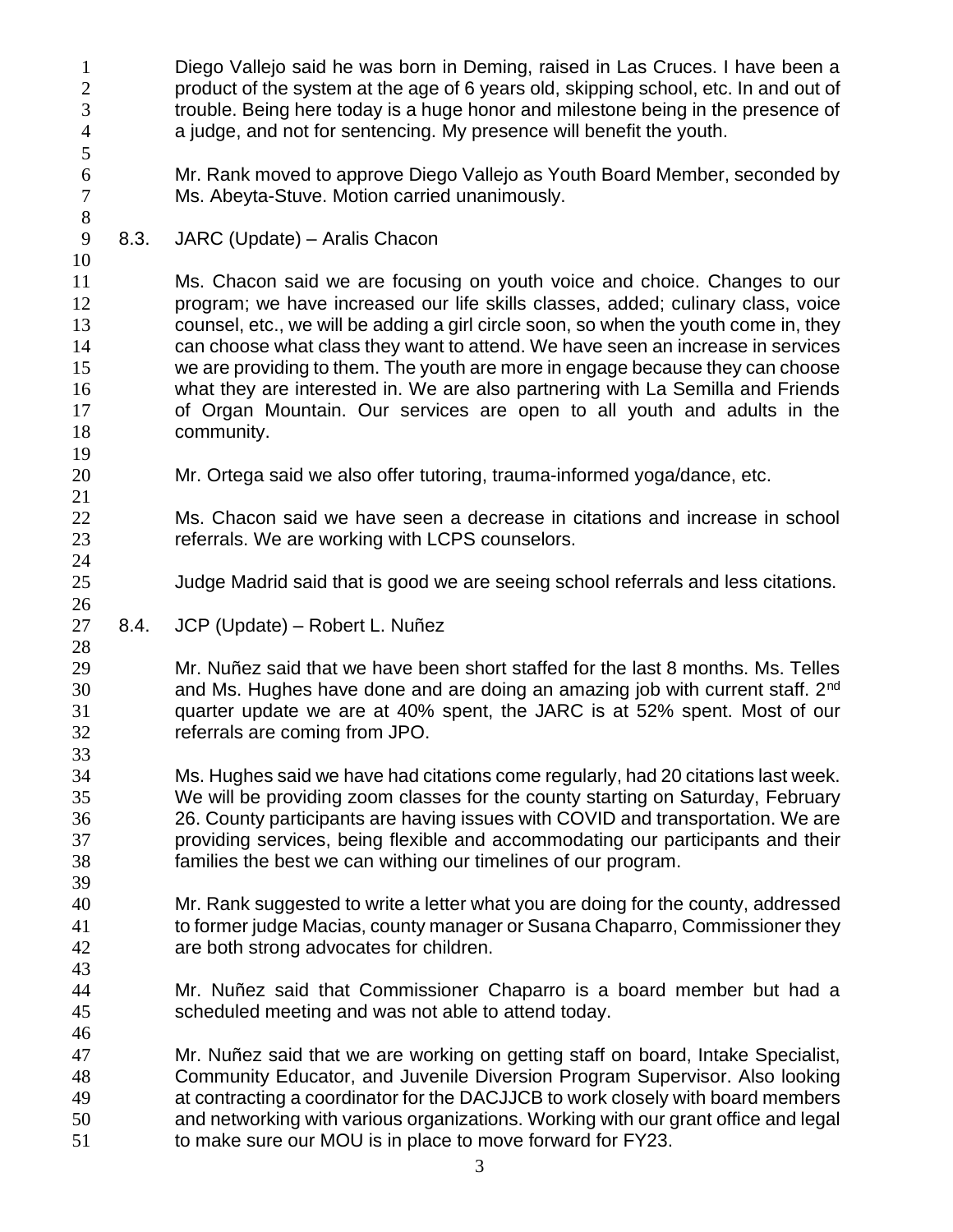Judge Madrid asked if anybody had a chance to reach out to Judge Duran. Mr. Nuñez said we had scheduled a meeting with her last month, and she had to cancel. We will reach out to her again and try to set that up. Judge Madrid said even if Judge Duran is not able to be on the board, at least make her aware of the program. Mr. Rank said having the District Court involved looks good not only national level 11 but state level. Judge Madrid said Judge Marci Byers retired and they are going to fill her position. The other suggestion that I have, if you or someone else can apply to be on the commission that choses the next few districts' judges. Those commission meetings, when they interview for district judges, it's very insightful and the public can participate. If somebody on the board, could try to get an appointment to that commission it would help, even Mr. Kavanaugh. To have that question, what you 19 get to do when you are on that commission you get to interview those that are running for that position, their strength and weakness regarding working with youth. Mr. Kavanaugh asked if there is an application process? Judge Madrid said yes there is, go to the law school website, they have the application process. Ms. Martinez said Ms. Abeyta-Stuve would be a good candidate, because of your role in the community. You represent families and children. Ms. Abeyta-Stuve said she will reach out. 8.5. JJAC Statewide Continuum Meeting (Update) – Robert L. Nuñez Mr. Nuñez said there is a reduction in continuums statewide, they are reaching out to northern and eastern part of the state to fill some of those counties with continuums. Funds are being limited, there are 18 continuums currently. We are in our 2nd year of a four-year agreement. Having one more application process before the end of this fiscal year. Will meet with FYI and the board to discuss potentially additional funds. Meeting with JJAC tomorrow, February 10 and they will make that announcement if whether they will have that application process. 8.6. La Vida Project Tour – Mateo Ortega Mr. Ortega said from the color choices to the setup, program space, language you see on the walls is very intentional. What we are trying to do and heard from influencers, and staff is that one of our intentional strategic engagement efforts is to minimize and reduce stigma and shame that is associated with getting help and asking for help. This space is for everybody. Kids are proud in being here and it's a safe space for them to thrive. Flyers are available to take.